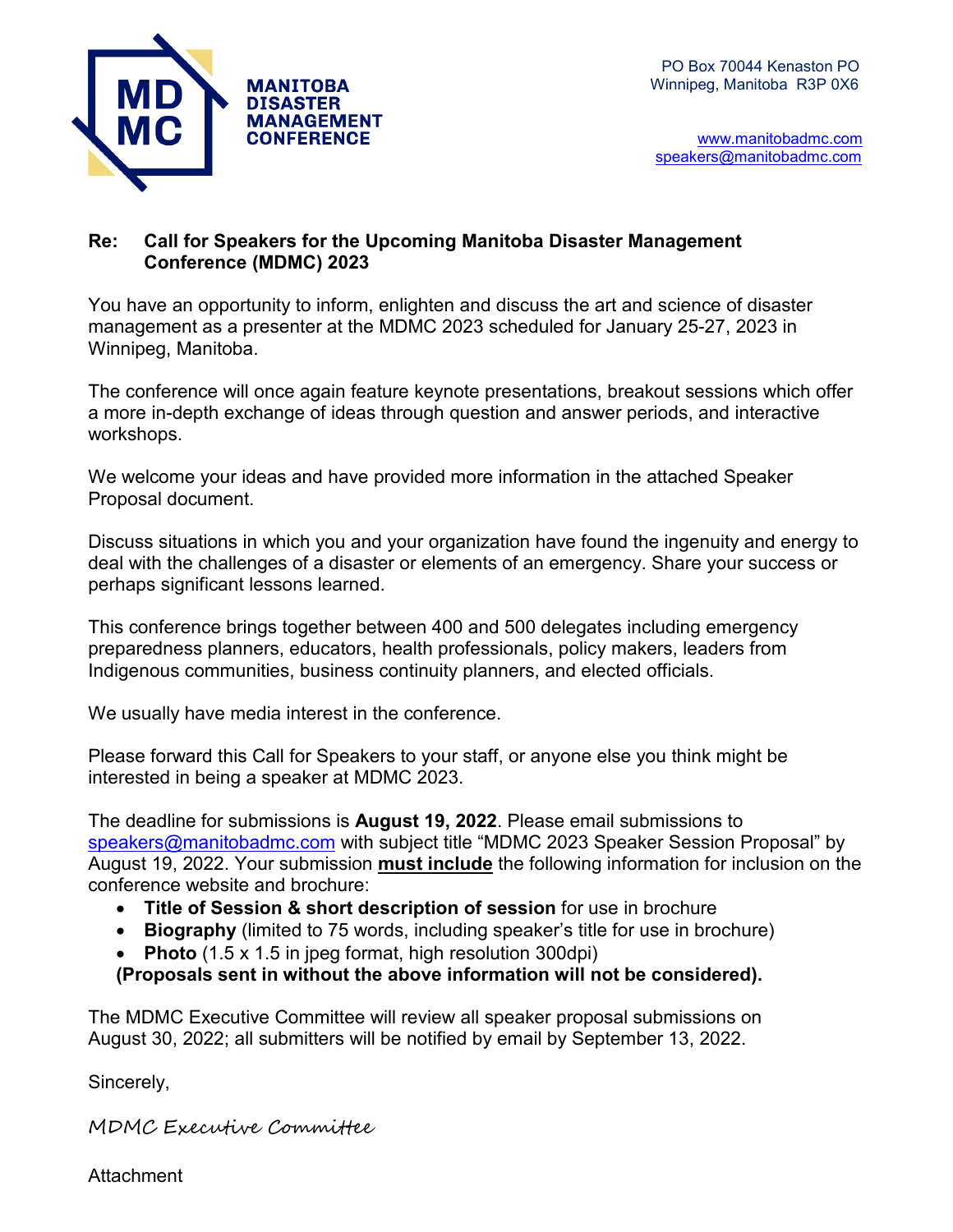

 [www.manitobadmc.com](http://www.manitobadmc.com/) [speakers@manitobadmc.com](mailto:speakers@manitobadmc.com)

# Speaker and Session Proposals

# **Manitoba Disaster Management Conference 2023**

### **January 25 – 27, 2023 Canad Inns Destination Centre Polo Park Winnipeg, Manitoba**

## **Statement of Purpose for the Manitoba Disaster Management Conference (MDMC):**

To increase the level of emergency preparedness in Manitoba and promote the principles of disaster management planning and public awareness by:

- Sharing experiences
- **Showcasing technologies**
- **Providing information, tools and solutions to problems**
- **Creating network opportunities**

# **Conference Background Information:**

Participants have the opportunity to network and develop strategic relationships with disaster coordinators and managers. The conference continues to address the issue of how interests and challenges in emergency planning often differ between communities in terms of population size, geography and community specific hazards and culture.

## **Conference participants will include:**

- Municipal, Provincial, First Nations & Federal Emergency Officials
- **Emergency/First Responders**
- **Emergency Communication Personnel**
- **Emergency Health Officials**
- **Elected Officials**
- **Not-for-profit Sectors**
- All others who play an important role in emergency management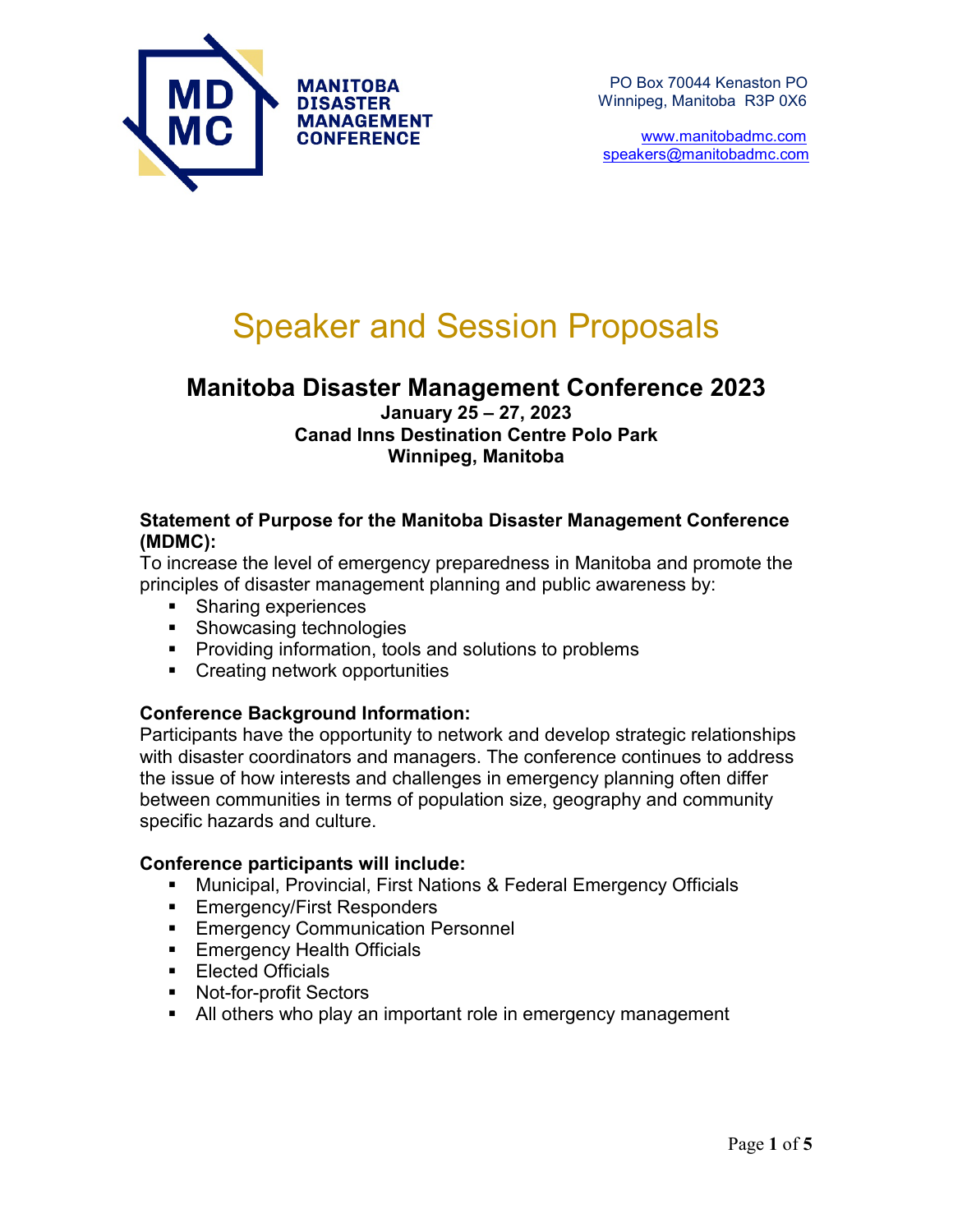

CONFERENCE WWW.manitobadmc.com [speakers@manitobadmc.com](mailto:speakers@manitobadmc.com)

# **Session Proposal, Requirements & Guidelines**

**If you have some knowledge to share with Manitoba delegates within the disaster management fields mentioned above, please submit your abstract today. Or if you know of someone who might be interested in presenting, please pass this on.**

#### **Session Information**:

Should contain no more than 150 words, and must include presentation title, learning objectives and must be commercial free (see page 3).

#### **Where applicable, presentations should address:**

- □ Delegates largely from Manitoba
- $\Box$  Issues that affect a particular aspect of disaster management
- □ Lessons learned and not learned
- $\Box$  Solutions both proven and potential to the issues faced

#### **Presentation formats:**

 **Keynote sessions:** 1 hour address for all attendees and should have a broad appeal **Breakout sessions:** 1 hour of a more in-depth nature and allow time for Q&A within the 1 hour timeframe.

 **Workshop sessions:** are more group participative and interactive with a 2.5 hour block of time allotted.

#### **Submission Deadline: August 19, 2022**

Submissions to be emailed to [speakers@manitobadmc.com](mailto:speakers@manitobadmc.com) with subject title "**MDMC 2023 Speaker Session Proposal**."

#### **Selection Criteria:**

The MDMC Executive Committee will review all presentations on **August 30, 2022** – selection will be based on the following criteria:

 $\Box$  Topic and relevance to the delegate base

- Focus on future trends, lessons, tools and recommended solutions to problems
- $\Box$  Concise statement of the benefits of your presentation to attendees
- $\Box$  Speaker's expertise, knowledge and ability to challenge delegates
- $\Box$  Presentation experience of speaker (you may wish to list references to be contacted)
- □ Absence of commercial sales content for services or products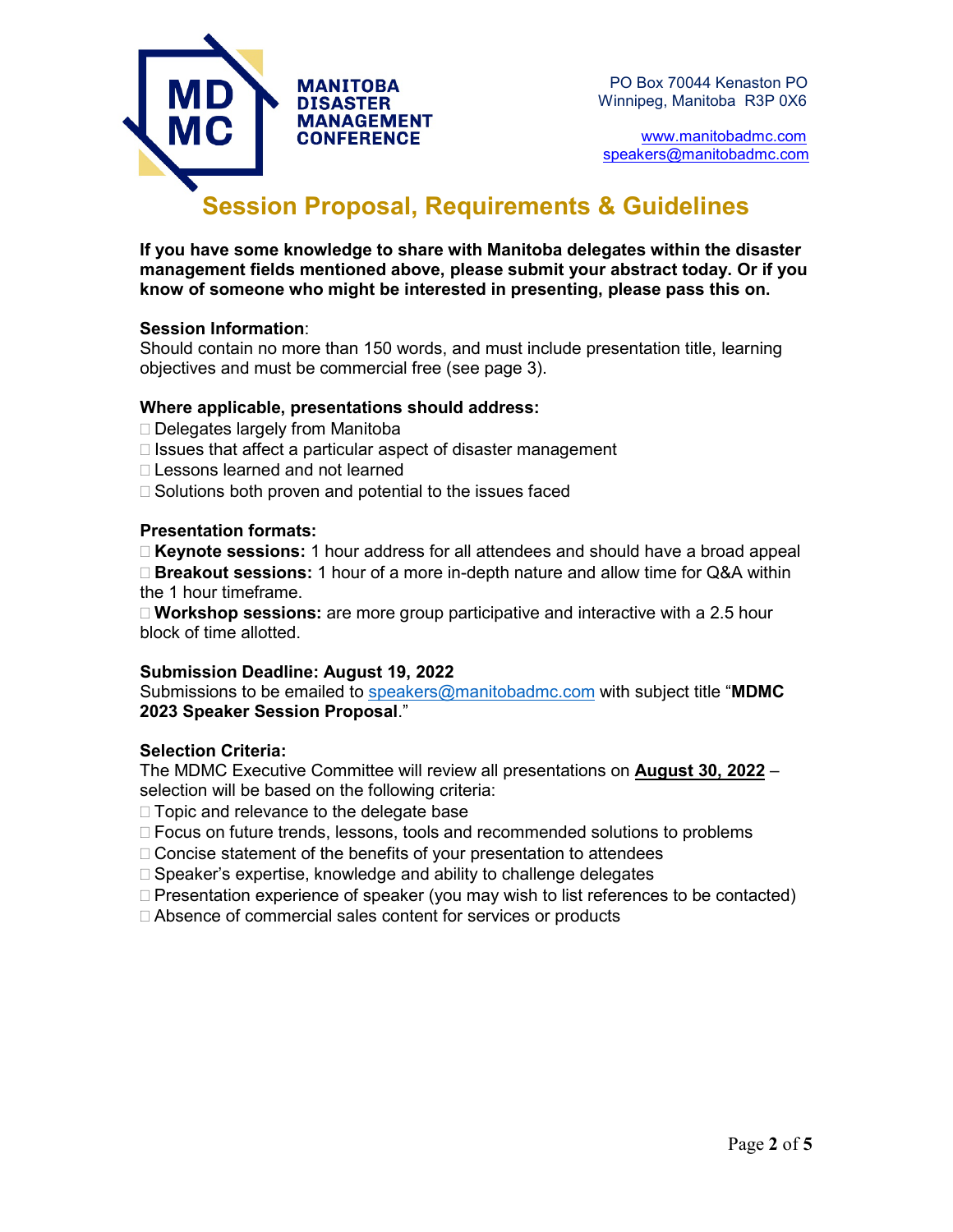

CONFERENCE WWW.manitobadmc.com [speakers@manitobadmc.com](mailto:speakers@manitobadmc.com)

#### **Review Process:**

 All submitters will be notified by email by **September 13, 2022**. Please note that reviewer comments will not be supplied to proposal submitters.

 All speaker proposals *must include* the following additional information for inclusion on the conference website and brochure:

- 1. **Title of Session & short description of session for use in brochure**
- 2. **Biography**: Limited to 75 words, including speaker's title for use in program
- 3. **Photo** 1.5 x 1.5 in jpeg format, high resolution 300dpi

**(Proposals received without the required information will not be considered).** 

 Final presentations must be submitted by **January 6, 2023** in PowerPoint or MS Word format (for MDMC Executive Committee review purposes only; presentations will NOT be posted).

#### **Speaker Terms and Conditions:**

 $\Box$  By submitting a session abstract, submitters grant the MDMC Executive Committee permission to reproduce and distribute materials, and post pictures taken during the conference on the MDMC website.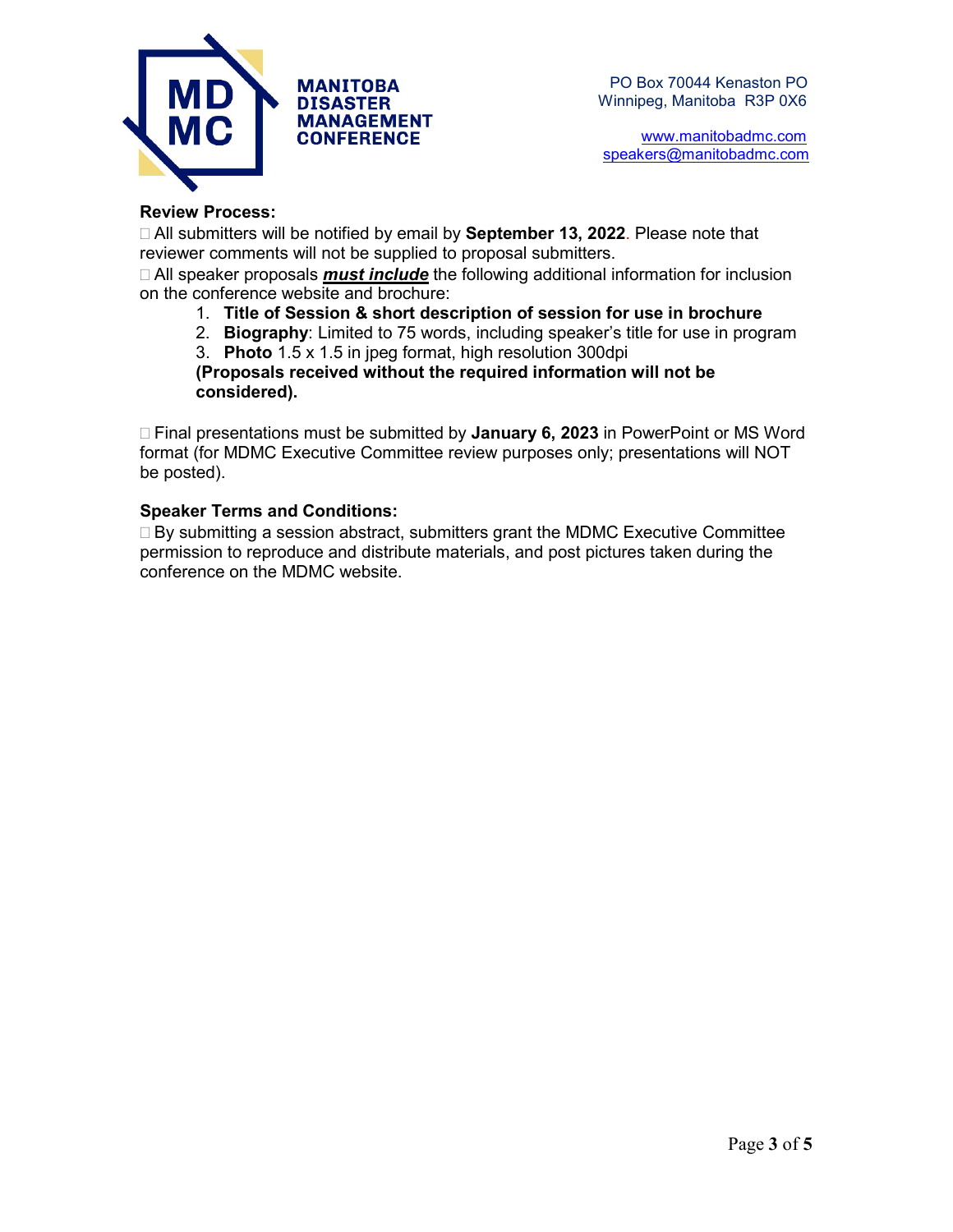

[speakers@manitobadmc.com](mailto:speakers@manitobadmc.com)

# **SPEAKER INFORMATION SHEET**

| Event:              | <b>MDMC 2023</b>                                                                                                                                                                                                                                                                                                                                    |  |
|---------------------|-----------------------------------------------------------------------------------------------------------------------------------------------------------------------------------------------------------------------------------------------------------------------------------------------------------------------------------------------------|--|
| Dates:              | <b>January 25 -27, 2023</b>                                                                                                                                                                                                                                                                                                                         |  |
| <b>Location:</b>    | Canad Inns Destination Centre Polo Park, Winnipeg, Manitoba                                                                                                                                                                                                                                                                                         |  |
| Name:               | <u> 1980 - Johann John Stein, fransk kampens og det ble større og det ble større og det ble større og det ble stø</u>                                                                                                                                                                                                                               |  |
|                     | Company/Organization/Affiliation:                                                                                                                                                                                                                                                                                                                   |  |
|                     |                                                                                                                                                                                                                                                                                                                                                     |  |
|                     | City: Province/State: Province / Postal Code:                                                                                                                                                                                                                                                                                                       |  |
|                     | Phone: Fax: Fax:                                                                                                                                                                                                                                                                                                                                    |  |
|                     |                                                                                                                                                                                                                                                                                                                                                     |  |
|                     | Please provide the title of your presentation, along with a short description of the session<br>content (this must be included with your proposal).<br>Please indicate the preferred format for this presentation:<br>□ Breakout Session □ Keynote Speaker □ Workshop Session<br>Please indicate the preferred audience size for your presentation: |  |
|                     | Does your session include?                                                                                                                                                                                                                                                                                                                          |  |
| $\Box$ Q and A time | $\Box$ Group or delegate participation                                                                                                                                                                                                                                                                                                              |  |
|                     | Please provide no more than 2 descriptive paragraphs of the content of your presentation<br>and/or 6 to 10 point-form objectives. Please attach.                                                                                                                                                                                                    |  |
|                     | Please provide no more than 3 paragraphs describing your background and expertise in<br>terms of providing this particular presentation and presentation experience. Please attach.                                                                                                                                                                 |  |
| $\Box$<br>$\Box$    | Please indicate your expected compensation for presenting:<br>Free Registration (included)<br>Honoraria of \$                                                                                                                                                                                                                                       |  |
| П.                  | $\overline{\text{including}}$<br>Set Fee of \$                                                                                                                                                                                                                                                                                                      |  |

None